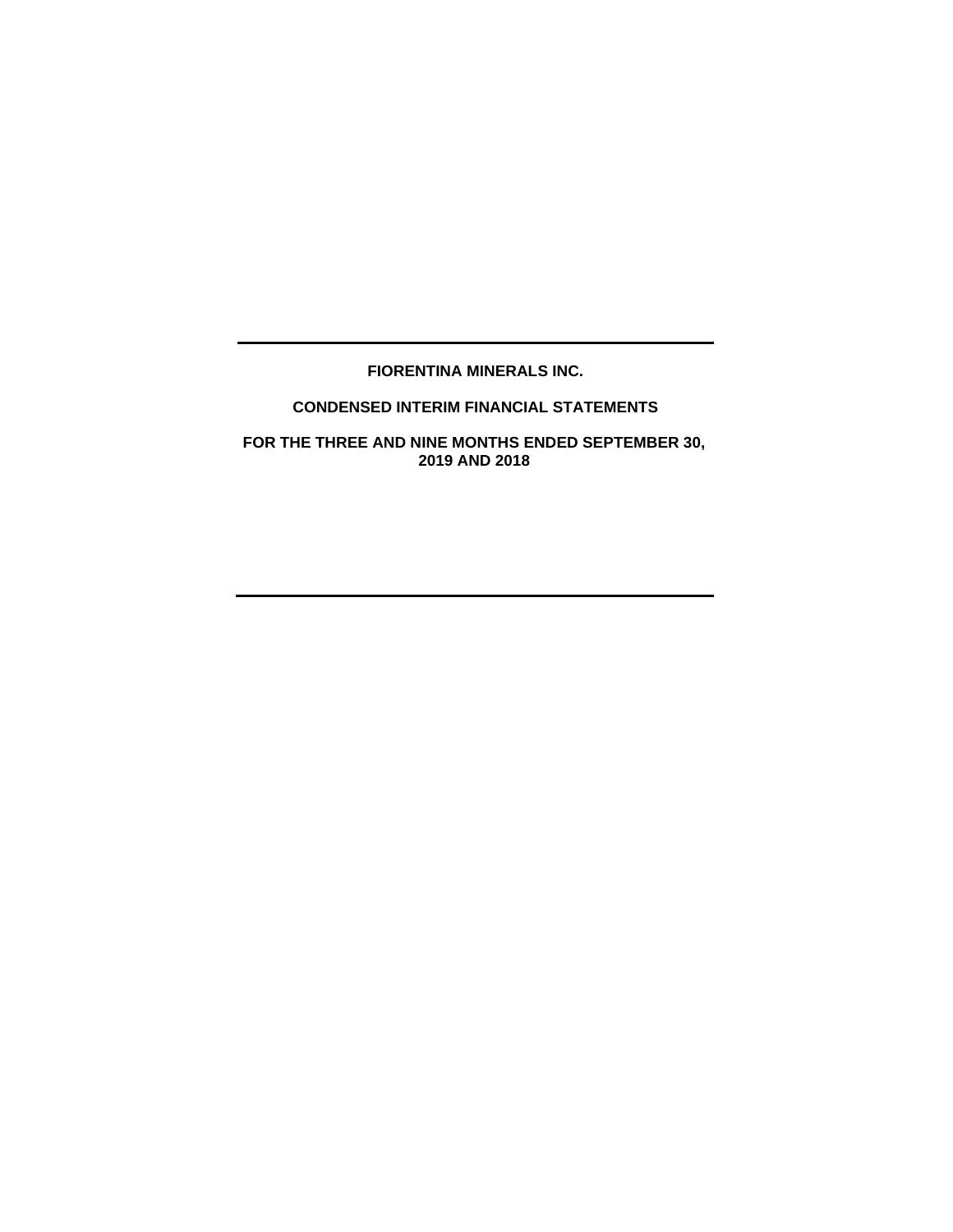Under National Instrument 51-102, Part 4, subsection 4.3 (3) (a), if an auditor has not performed a review of the interim financial statements, they must be accompanied by a notice indicating that an auditor has not reviewed the financial statements.

The accompanying unaudited condensed consolidated interim financial statements of Vodis Pharmaceuticals Inc. (the "Company") have been prepared by and are the responsibility of the Company's management.

The Company's independent auditor has not performed a review of these unaudited condensed consolidated interim financial statements in accordance with standards established by the Chartered Professional Accountants of Canada for a review of interim financial statements by an entity's auditor.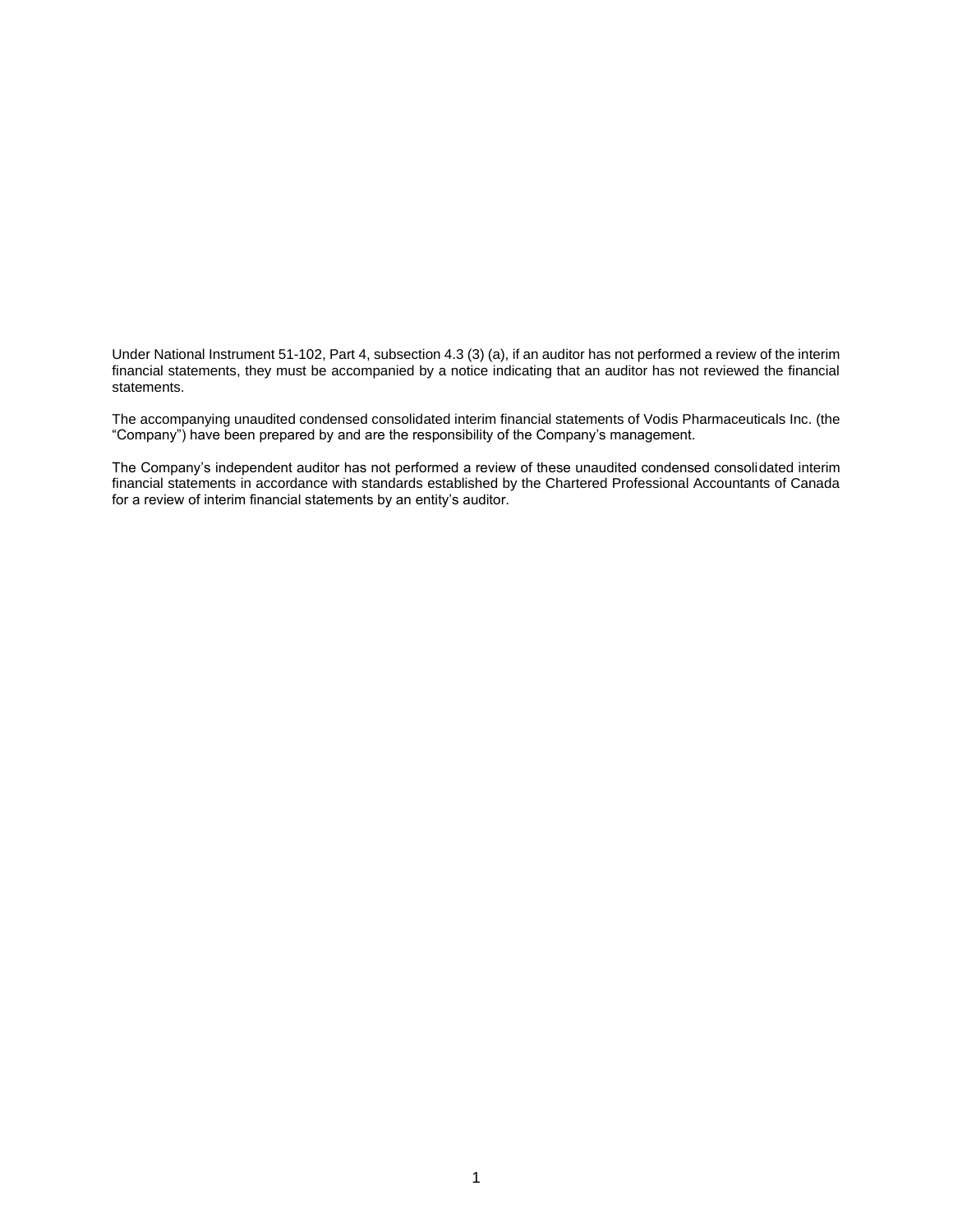# **FIORENTINA MINERALS INC. CONDENSED INTERIM STATEMENTS OF FINANCIAL POSITION AS AT SEPTEMBER 30, 2019 AND DECEMBER 31, 2018**

(Expressed in Canadian dollars)

|                                          | <b>Note</b> | September 30,<br>2019<br>(Unaudited) | December 31,<br>2018<br>(Audited) |
|------------------------------------------|-------------|--------------------------------------|-----------------------------------|
| <b>ASSETS</b>                            |             | \$                                   | \$                                |
|                                          |             |                                      |                                   |
| <b>CURRENT</b>                           |             |                                      |                                   |
| Cash<br>Amounts receivable               |             | 8,743                                | 36,523<br>1,066                   |
|                                          |             | 8,743                                | 37,589                            |
| DEFERRED FINANCING COSTS                 |             | 27,500                               | 27,500                            |
| EXPLORATION AND EVALUATION ASSET         | 4           | 91,488                               | 91,488                            |
|                                          |             | 127,731                              | 156,577                           |
|                                          |             |                                      |                                   |
| <b>LIABILITIES</b>                       |             |                                      |                                   |
| <b>CURRENT</b>                           |             |                                      |                                   |
| Accounts payable and accrued liabilities |             | 5,286                                | 84                                |
| <b>SHAREHOLDERS' EQUITY</b>              |             |                                      |                                   |
| <b>SHARE CAPITAL</b>                     | 5           | 207,751                              | 207,751                           |
| <b>CONTRIBUTED SURPLUS</b>               | 5           | 59,323                               | 33,750                            |
| <b>DEFICIT</b>                           |             | (144, 629)                           | (85,008)                          |
|                                          |             | 122,445                              | 156,493                           |
|                                          |             | 127,731                              | 156,577                           |

NATURE OF BUSINESS AND CONTINUING OPERATIONS (Note 1) COMMITMENT (Note 9) SUBSEQUENT EVENT (Note 10)

Approved and authorized for issue on behalf of the Board on November 15, 2019

*" Robert Coltura "* Director *" Mark Lotz "* Director

The accompanying notes are an integral part of these condensed interim financial statements.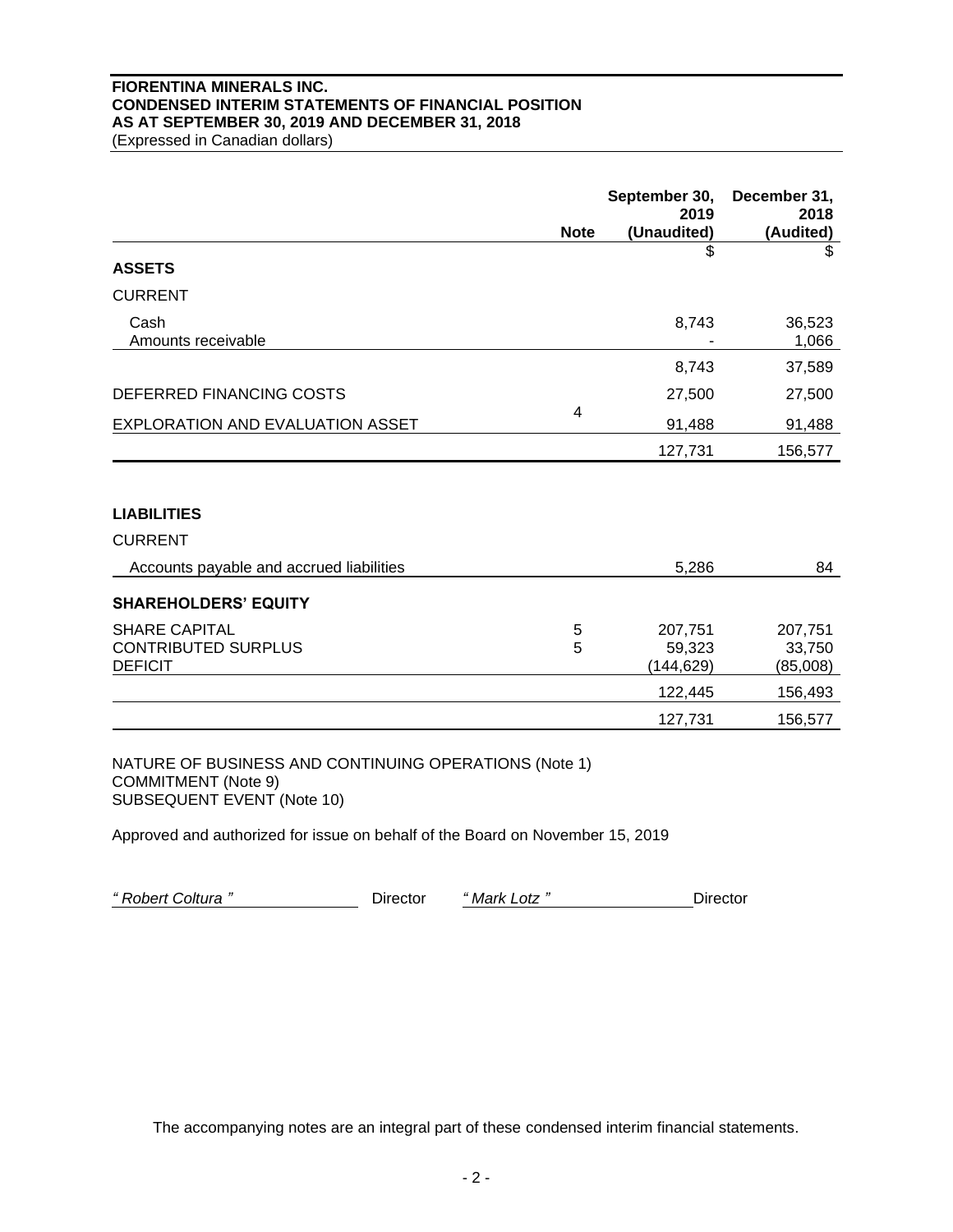# **FIORENTINA MINERALS INC. CONDENSED INTERIM STATEMENTS OF COMPREHENSIVE LOSS FOR THE THREE AND NINE MONTH PERIODS ENDED SEPTEMBER 30, 2019 AND 2018** (Expressed in Canadian dollars)

(Unaudited)

|                                          |             | Three months ended<br>September 30 |             |                | Nine months ended<br>September 30 |  |  |
|------------------------------------------|-------------|------------------------------------|-------------|----------------|-----------------------------------|--|--|
|                                          | <b>Note</b> | 2019                               | 2018        | 2019           | 2018                              |  |  |
| <b>Operating Expenses</b>                |             |                                    |             |                |                                   |  |  |
| Management fees                          |             | \$<br>$\blacksquare$               | \$<br>7,000 | \$<br>5,000    | \$<br>25,000                      |  |  |
| Rent                                     |             |                                    | 2,250       | 3,750          | 6,750                             |  |  |
| Professional fees                        |             |                                    |             | 9,815          |                                   |  |  |
| General and admin                        |             | 491                                | 3,016       | 5,269          | 8,492                             |  |  |
| Meals & Ent                              |             | 12                                 | 779         | 1,694          | 1,468                             |  |  |
| Filing and listing fees                  |             |                                    |             | 8,520          |                                   |  |  |
| Share-based payments                     |             |                                    |             | 25,573         |                                   |  |  |
|                                          |             | 503                                | 13,044      | 59,621         | 41,710                            |  |  |
| <b>Comprehensive Loss for the period</b> |             | (503)                              | (13, 044)   | (59, 621)      | (41, 710)                         |  |  |
| Deficit, beginning of period             |             | (144, 126)                         | (51, 166)   | (85,008)<br>\$ | (22,500)<br>S                     |  |  |
| Deficit, end of period                   |             | \$(144, 629)                       | \$ (64,210) | \$(144, 629)   | \$<br>(64, 210)                   |  |  |
| Loss per share, basic and diluted        |             | \$0.00                             | (\$0.00)    | (\$0.01)       | (\$0.01)                          |  |  |
| Weighted average shares outstanding      |             | 9,192,001                          | 4,775,001   | 9,192,001      | 3,093,040                         |  |  |

The accompanying notes are an integral part of these condensed interim financial statements.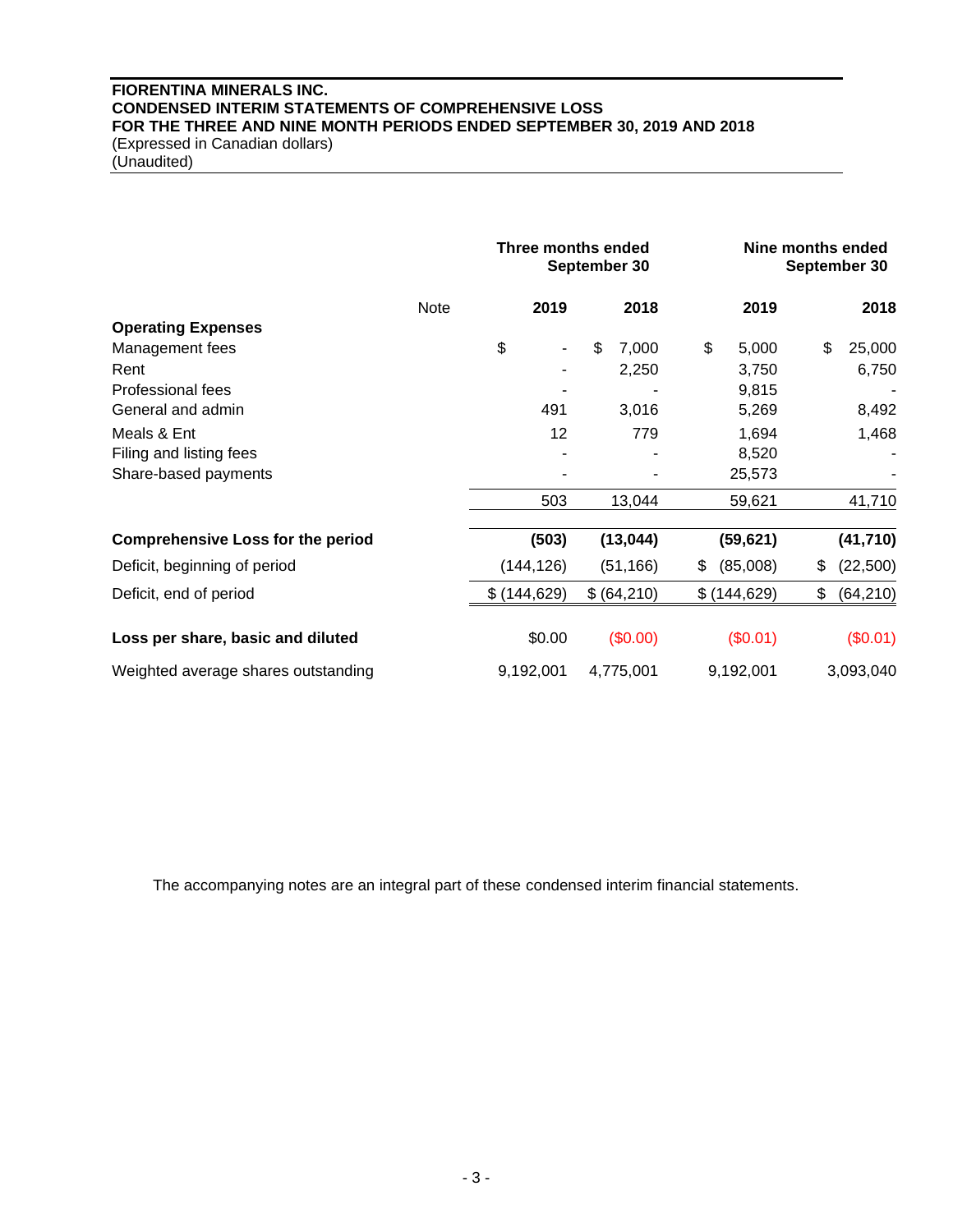# **FIORENTINA MINERALS INC. CONDENSED INTERIM STATEMENTS OF CHANGES IN EQUITY FOR THE THREE AND NINE MONTH PERIODS ENDED SEPTEMBER 30, 2019 AND 2018** (Expressed in Canadian dollars)

| (Unaudited) |  |
|-------------|--|
|-------------|--|

|                                  | <b>Common Shares</b>              |               |                    |                |              |
|----------------------------------|-----------------------------------|---------------|--------------------|----------------|--------------|
|                                  | <b>Number of</b><br><b>Shares</b> | <b>Amount</b> | <b>Contributed</b> | <b>Deficit</b> |              |
|                                  |                                   |               | <b>Surplus</b>     |                | <b>Total</b> |
|                                  |                                   | \$            |                    | \$             | \$           |
| Balance as of December 31, 2017  | 1,500,001                         |               | 22,500             | (22,500)       |              |
| Share subscriptions received     |                                   | 61,500        |                    |                | 61,500       |
| Net loss for the period          |                                   |               |                    | (14, 285)      | (14, 285)    |
| Balance as of March 31, 2018     | 1,500,001                         | 61,501        | 22,500             | (36, 785)      | 47,216       |
| Share issuance                   | 3,275,000                         | 33,750        |                    | (14, 380)      | (14, 380)    |
| Balance as of June 30, 2018      | 4,775,001                         | 95,251        | 22,500             | (51, 166)      | 66,585       |
| Share issuance                   | 500,000                           | 10,000        |                    |                | 10,000       |
| Net loss for the period          |                                   |               |                    | (13, 044)      | (13, 044)    |
| Balance as of September 30, 2018 | 5,275,001                         | 105,251       | 22,500             | (64, 210)      | 63,541       |
| Share issuance                   | 3,800,000                         | 102,500       |                    |                | 102,500      |
| Share-based payments             | 117.000                           |               | 11.250             |                | 11.250       |
| Net loss for the period          |                                   |               |                    | (20, 798)      | (20, 798)    |
| Balance as of December 31, 2018  | 9,192,001                         | 207,751       | 33,750             | (85,008)       | 156,493      |
| Share-based payments             |                                   |               | 25,573             |                | 25,573       |
| Net loss for the period          |                                   |               |                    | (46, 173)      | (46, 173)    |
| Balance as of March 31, 2019     | 9,192,001                         | 207,751       | 59,323             | (131, 181)     | 135,893      |
| Net loss for the period          |                                   |               |                    | (12, 945)      | (12, 945)    |
| Balance as of June 30, 2019      | 9,192,001                         | 207,751       | 59,323             | (144, 126)     | 122,948      |
| Net loss for the period          |                                   |               |                    | (503)          | (503)        |
| Balance as of September 30, 2019 | 9,192,001                         | 207,751       | 59,323             | (144, 629)     | 122,445      |

The accompanying notes are an integral part of these condensed interim financial statements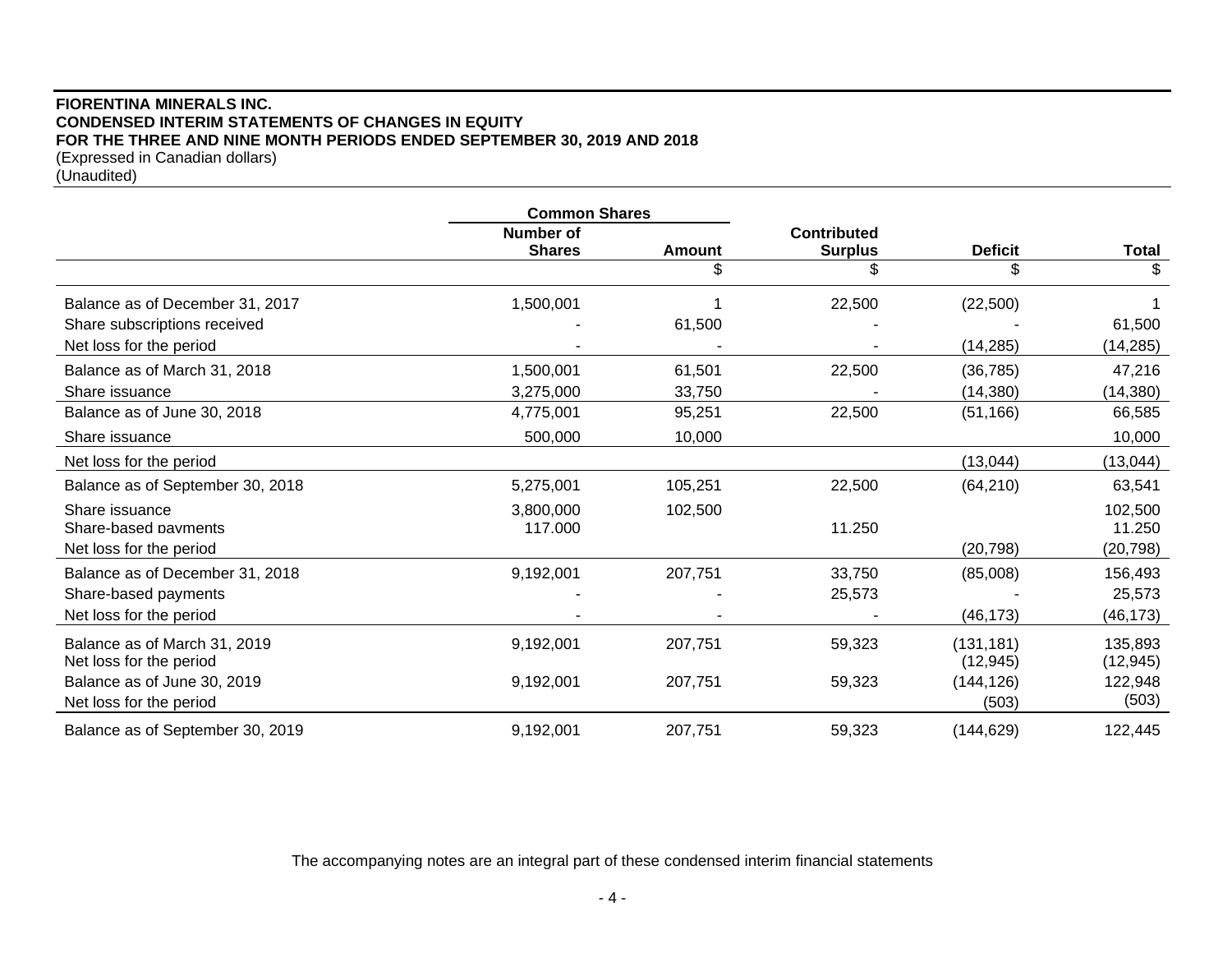# **FIORENTINA MINERALS INC. CONDENSED INTERIM STATEMENTS OF CASH FLOWS FOR THE THREE AND NINE MONTH PERIODS ENDED SEPTEMBER 30, 2019 AND 2018** (Expressed in Canadian dollars)

(Unaudited)

|                                                            | Three months ended<br>2019 | September 30 | 2018      | 2019       | <b>Nine months ended</b><br>September 30<br>2018 |    |
|------------------------------------------------------------|----------------------------|--------------|-----------|------------|--------------------------------------------------|----|
| Cash flow form operating activities                        |                            |              |           |            |                                                  |    |
| (Loss) Income from operations<br>Items not affecting cash: | \$<br>(503)                | \$           | (13,044)  | \$(59,621) | \$<br>(41, 710)                                  |    |
| Share-based payments                                       |                            |              |           | 25,573     |                                                  |    |
|                                                            | (503)                      |              | (13,044)  | (34,048)   | (41, 710)                                        |    |
| Net change in non-cash working<br>capital items            | 693                        |              | 55,759    | 1,268      | 55,050                                           |    |
|                                                            | 190                        |              | 42,715    | (32, 780)  | 13,340                                           |    |
| Cash flow from financing activities                        |                            |              |           |            |                                                  |    |
| Advances from related parties                              |                            |              |           | 5,000      |                                                  | 84 |
| Shares issued for cash                                     |                            |              | 10,000    |            | 105,250                                          |    |
|                                                            |                            |              | 10,000    |            | 105,334                                          |    |
| Cash flow from investing activities                        |                            |              |           |            |                                                  |    |
| Acquisition of exploration assets                          |                            |              | (86, 488) |            | (91, 488)                                        |    |
|                                                            |                            |              | (86, 488) |            | (91, 488)                                        |    |
| (Decrease) Increase in cash                                | 190                        |              | (33, 773) | (27, 780)  | 27,187                                           |    |
| Cash, beginning of period                                  | 8,553                      |              | 60,961    | 36,524     |                                                  | 1  |
| Cash, end of period                                        | \$<br>8,743                | \$           | 27,188    | \$8,744    | \$<br>27,188                                     |    |

The accompanying notes are an integral part of these condensed interim financial statements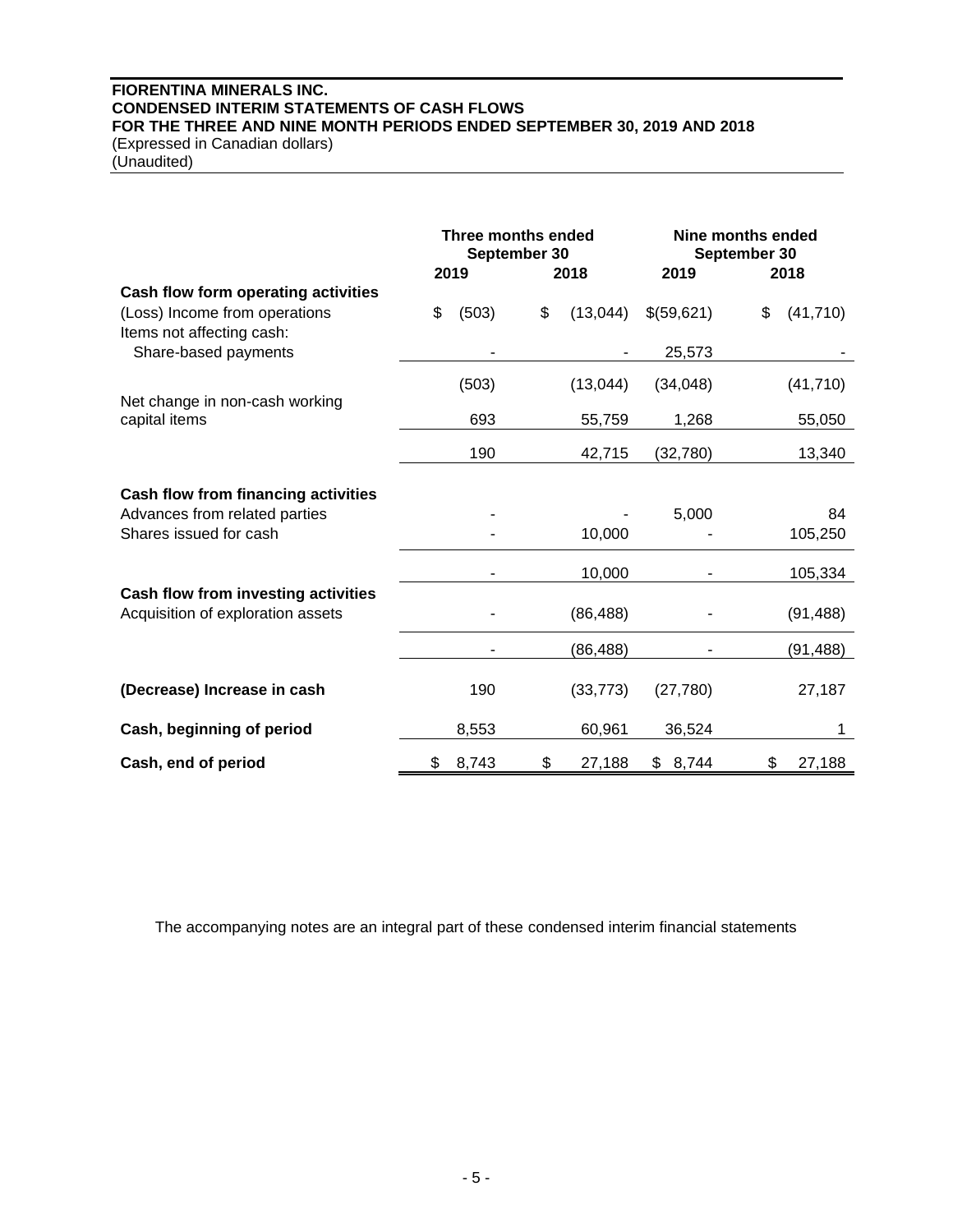### 1. NATURE OF BUSINESS AND CONTINUING OPERATIONS

Fiorentina Minerals Inc. ("the Company") was incorporated on November 24, 2017 under the laws of British Columbia. The address of the Company's corporate office and its principal place of business is 200 - 551 Howe Street, Vancouver, British Columbia, Canada.

The Company's principal business activities include the acquisition and exploration of mineral property assets. As at September 30, 2019, the Company had not yet determined whether the Company's mineral property asset contains ore reserves that are economically recoverable. The recoverability of amount shown for exploration and evaluation asset is dependent upon the discovery of economically recoverable reserves, confirmation of the Company's interest in the underlying mineral claims, the ability of the Company to obtain the necessary financing to complete the development of and the future profitable production from the property or realizing proceeds from its disposition. The outcome of these matters cannot be predicted at this time and the uncertainties cast significant doubt upon the Company's ability to continue as a going concern.

The Company had a deficit of \$144,629 as at September 30, 2019, which has been funded by the issuance of equity. The Company's ability to continue its operations and to realize its assets at their carrying values is dependent upon obtaining additional financing and generating revenues sufficient to cover its operating costs.

These financial statements do not give effect to any adjustments which would be necessary should the Company be unable to continue as a going concern and therefore be required to realize its assets and discharge its liabilities in other than the normal course of business and at amounts different from those reflected in these financial statements.

# 2. BASIS OF PRESENTATION

# a) Statement of Compliance

These condensed interim financial statements, have been prepared in accordance with International Financial Reporting Standards ("IFRS"), as issued by the International Accounting Standards Board ("IASB") applicable to the preparation of interim financial statements, being IAS 34, Interim Financial Reporting. As a result, certain disclosures included in the annual financial statements prepared in accordance with IFRS have been condensed or omitted. Accordingly, these condensed interim financial statements should be read in conjunction with the Company's audited annual financial statements for the year ended December 31, 2018. In preparation of these condensed interim financial statements, the Company has consistently applied the same accounting policies as disclosed in Note 2 to the audited annual financial statements for the year ended December 31, 2018, except for the adoption of new standards and interpretations as of January 1, 2019.

These condensed interim financial statements were approved by the Board of Directors on November 19, 2019.

b) Use of Estimates and Judgments

The preparation of these interim financial statements in conformity with IFRS requires the Company's management to make judgments, estimates and assumptions that affect the application of accounting policies and reported amounts of assets, liabilities, revenues and expenses. Actual results may differ from these estimates. Estimates and underlying assumptions are reviewed on an ongoing basis. Revisions to accounting estimates are recognized in the period in which the estimate is revised and in any future periods affected.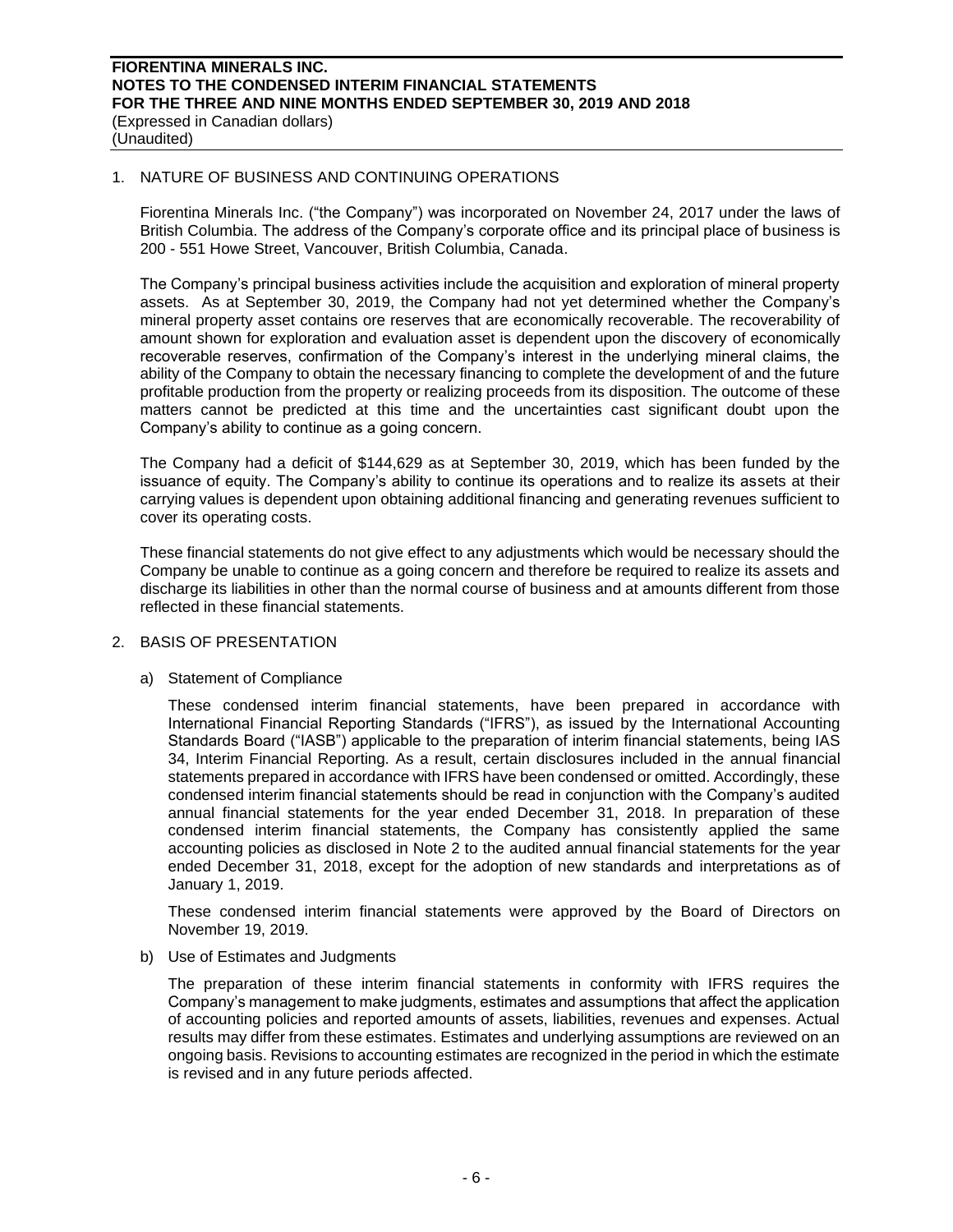### 2. BASIS OF PRESENTATION (continued)

Significant areas requiring the use of estimates include fair value of share-based payments and unrecognized deferred income tax assets. Actual results could differ from those estimates.

b) Use of Estimates and Judgements (continued)

Judgments made by management include the factors used to determine the assessment of whether the going concern assumption is appropriate. The assessment of the going concern assumption requires management to take into account all available information about the future, which is at least, but is not limited to, 12 months from the end of the reporting period. The Company is aware that material uncertainties related to events or conditions may cast significant doubt upon the Company's ability to continue as a going concern.

# 3. NEW ACCOUNTING STANDARDS ADOPTED EFFECTIVE JANUARY 1, 2019

#### IFRS 16 – *Leases*

IFRS 16 replaces the current standard IAS 17, "Leases", and its associated interpretative guidance. Early adoption is permitted, provided the Company has adopted IFRS 15. This standard sets out a new model for lease accounting. A lessee can choose to apply IFRS 16 using either a full retrospective approach or a modified retrospective approach.

The adoption of IFRS 16 did not impact the Company's classification and measurement of leases as the Company does not have any lease obligations. As a result, adopting this standard did not have an impact on the interim condensed financial statements.

# 4. EXPLORATION AND EVALUATION ASSET

|                                      | <b>Acquisition</b><br>Costs | <b>Exploration</b><br>Costs | Total  |
|--------------------------------------|-----------------------------|-----------------------------|--------|
| Balance, incorporation and year 2018 | S<br>5.000                  | 86.488*                     | 91.488 |
| additions                            |                             | $\overline{\phantom{a}}$    |        |
| Balance, September 30, 2019          | 5.000                       | 86.488                      | 91,488 |

**\****Exploration costs include labour costs of \$45,450, assay costs of \$3,987, truck and equipment rentals of \$14,200, fuel costs of \$1,836, meal and accommodation of \$10,080, office and field of \$5,277 and management fees of \$5,658*

# Consortium Project

Pursuant to an option agreement dated January 5, 2018 (the "Agreement"), with Rich River Exploration and Craig A. Lynes, collectively, the "Optionors", the Company was granted an option to acquire a 100% undivided interest in the Consortium Project (the "Property") located south of Sayward area in the Nanaimo Mining Division, Nanaimo, British Columbia.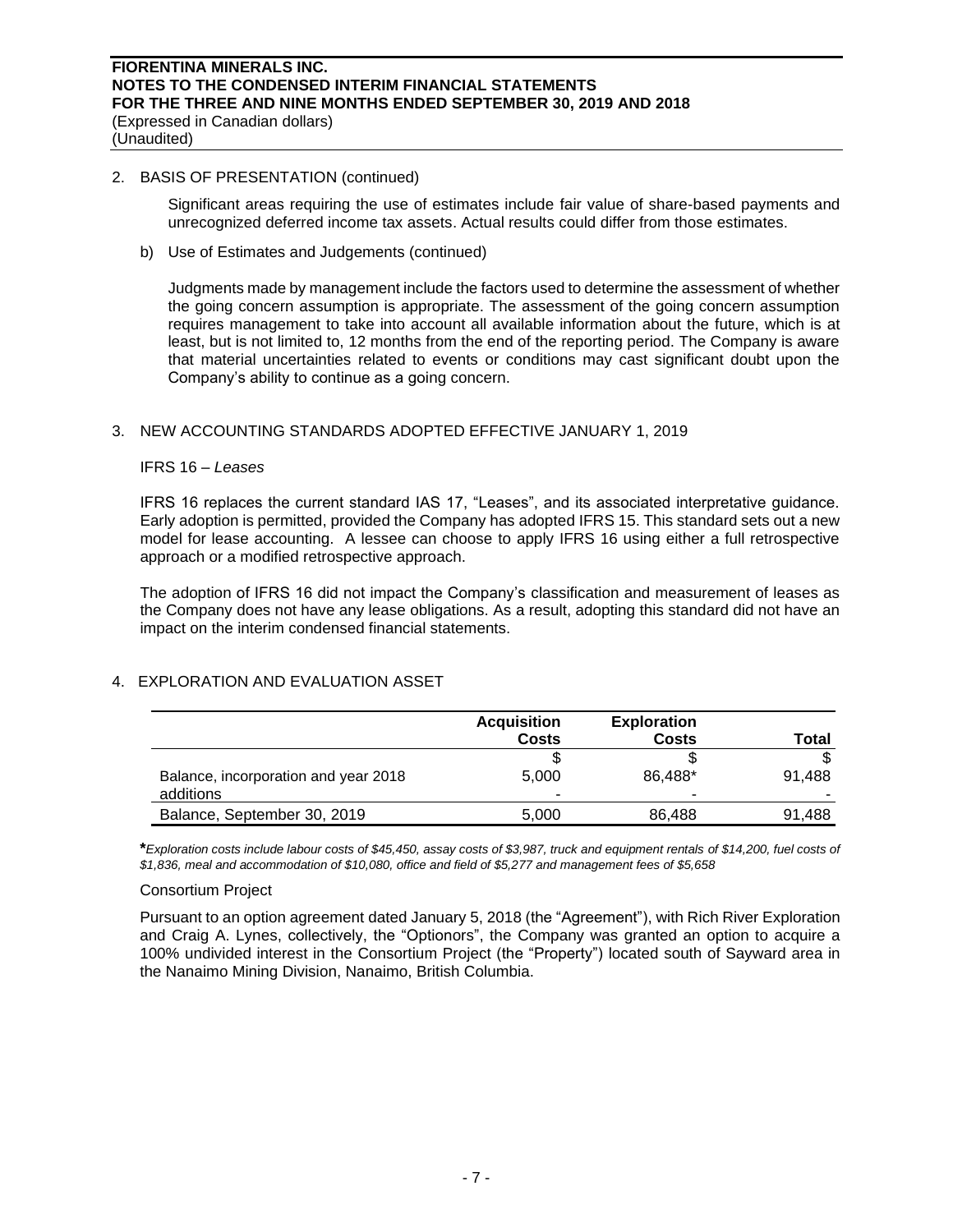# **FIORENTINA MINERALS INC. NOTES TO THE CONDENSED INTERIM FINANCIAL STATEMENTS FOR THE THREE AND NINE MONTHS ENDED SEPTEMBER 30, 2019 AND 2018** (Expressed in Canadian dollars)

(Unaudited)

### 4. EXPLORATION AND EVALUATION ASSET (continued)

### Consortium Project (continued)

In accordance with the Agreement, the Company has acquired first 51% undivided interest (earned) in the Property by paying \$5,000. The Company has the option to earn the remaining 49% interest in the Property by issuing a total of 600,000 common shares of the Company to the Optionors, making cash payments totaling \$155,000, and incurring a total of \$500,000 in exploration expenditures as follows:

|                                                    | <b>Common</b><br><b>Shares</b> | Cash    | <b>Exploration</b><br><b>Expenditures</b> |
|----------------------------------------------------|--------------------------------|---------|-------------------------------------------|
|                                                    | #                              | S       |                                           |
| Upon closing of the IPO described in Note 12       | 100,000                        |         |                                           |
| Upon listing of the Company's common shares on a   |                                |         |                                           |
| Canadian Stock Exchange (the "Listing")            |                                | 5.000   |                                           |
| On or before the first anniversary of the Listing  | 100,000                        | 20,000  | 100,000                                   |
| On or before the second anniversary of the Listing | 100,000                        | 30,000  | 100,000                                   |
| On or before the third anniversary of the Listing  | 300,000                        | 100,000 | 300,000                                   |
| Total                                              | 600,000                        | 155,000 | 500,000                                   |

The Property is comprised of three mineral claims.

The Optionors will retain a 3% Net Smelter Returns royalty on the Property. The Company has the right to purchase the first 1% of the royalty for \$750,000 and the remaining 2% for \$1,000,000 at any time prior to the commencement of commercial production.

#### 5. SHARE CAPITAL

a) Authorized:

The Company is authorized to issue an unlimited number of common shares without par value.

b) Escrow Shares:

On May 13, 2019, the Company entered into an escrow agreement, whereby common shares will be held in escrow and are scheduled for release at 10% on the listing date and 15% on every six months from date of listing.

c) Issued and Outstanding as at September 30, 2019: 9,192,001 (December 31, 2018 – 9,192,001) common shares.

The Company did not issue any common shares during the nine months ended September 30, 2019.

During the period ended December 31, 2018, the Company had the following share capital transactions:

(i) The Company issued 750,000 common shares at a price of \$0.005 per share for gross proceeds of \$3,750. The fair value of the 750,000 common shares was estimated to be \$15,000. Accordingly, the Company recorded share-based payments of \$11,250 and a corresponding increase to contributed surplus.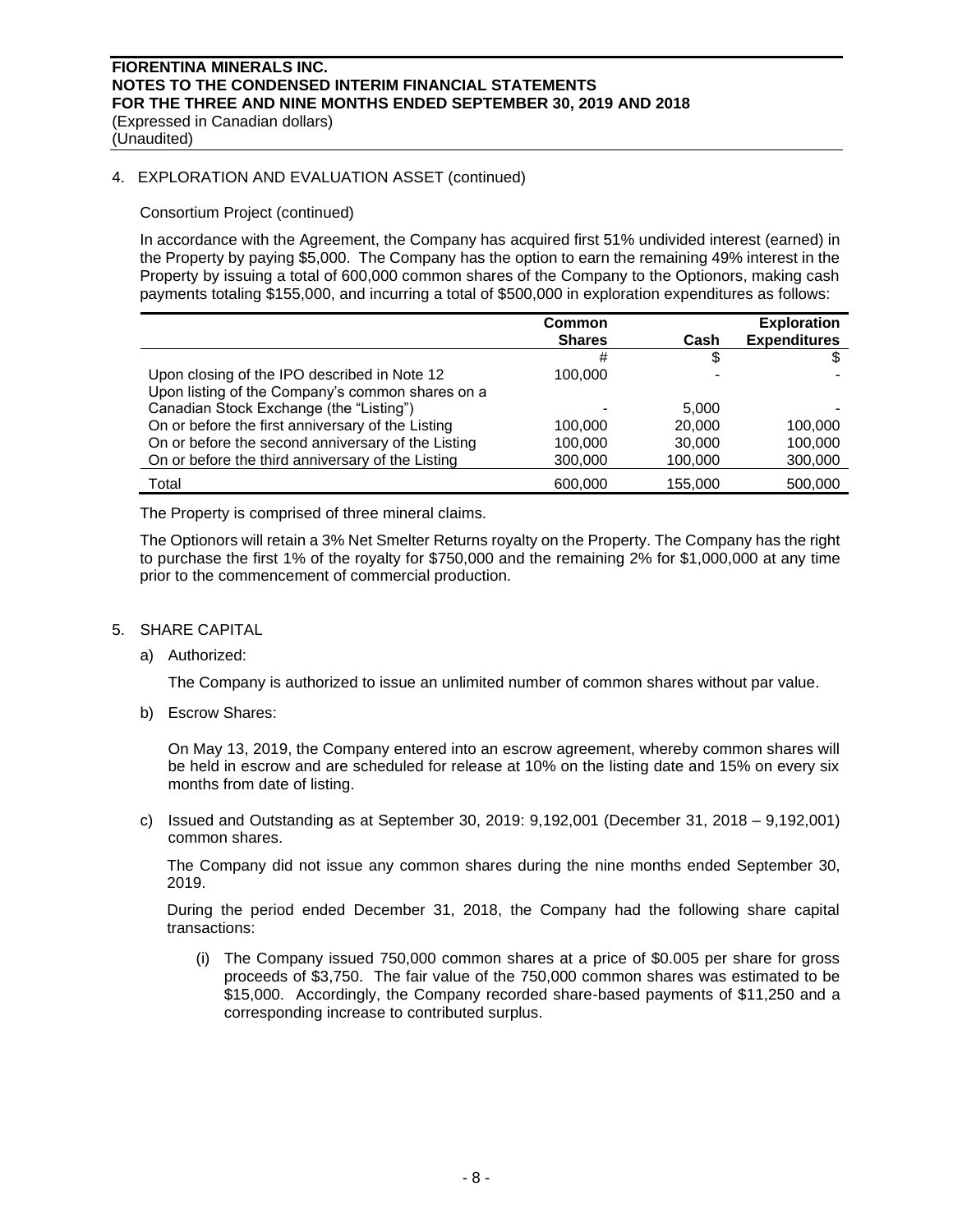(Unaudited)

# 5. SHARE CAPITAL (continued)

- c) Issued and Outstanding (continued)
	- (ii) The Company issued 3,825,000 flow-through units at a price of \$0.02 per unit for gross proceeds of \$76,500, which the Company was committed to spend in Qualifying Canadian Exploration Expenditures ("CEE"). None of the Qualifying CEE will be available to the Company for future deduction from taxable income. Each unit is comprised of one flowthrough common share and one common share purchase warrant. Each purchase warrant entitles the holder to purchase one common share of the Company at \$0.05 for a period of 3 years.

As at December 31, 2018, the Company had fulfilled its commitment to incur CEE.

For the purposes of the calculating the tax effect of any premium related to the issuance of the flow-through shares, the Company reviewed recent financings and compared it to determine if there was a premium paid on the shares. As a result of the review the Company did not recognize any premium on the flow-through shares issued.

- (iii) The Company issued 3,000,000 units at a price between \$0.02 to \$0.05 per unit for gross proceeds of \$120,000 and 117,000 units with a fair value of \$5,850 as finder's fees. Each unit is comprised of one common share and one common share purchase warrant. Each purchase warrant entitles the holder to purchase one common share of the Company at \$0.05 for a period of 3 years.
- d) Warrants

As at September 30, 2019 and December 31, 2018, the Company had the following share purchase warrants outstanding:

|                      | Ended September 30, 2019 |    | <b>For the Nine Months</b> |               | For the Year Ended<br>December 31, 2018 |
|----------------------|--------------------------|----|----------------------------|---------------|-----------------------------------------|
|                      |                          |    | Weighted                   |               | Weighted                                |
|                      | Number                   |    | Average                    | <b>Number</b> | Average                                 |
|                      | οt                       |    | Exercise                   | Οt            | <b>Exercise Price</b>                   |
|                      | Warrants                 |    | Price                      | Warrants      |                                         |
| Opening balance      | 6,942,000                | \$ | 0.05                       |               | \$                                      |
| <b>Issued</b>        |                          |    |                            | 6,942,000     | 0.05                                    |
| Ending balance       | 6,942,000                | S  | 0.05                       | 6,942,000     | \$<br>0.05                              |
| Warrants exercisable | 6,942,000                | \$ | 0.05                       | 6,942,000     | \$<br>0.05                              |

As at September 30, 2019 and December 31, 2018 the follow share purchase warrants were outstanding:

|                   | <b>Expiry Date</b> | <b>Exercise</b><br><b>Price</b> | <b>September</b><br>30, 2019 | December 31.<br>2018 | Weighted<br>Average<br>Remaining<br><b>Contractual Life</b> |
|-------------------|--------------------|---------------------------------|------------------------------|----------------------|-------------------------------------------------------------|
| Warrants          | June 27, 2021      | 0.05                            | 4.825.000                    | 4,825,000            | 1.56                                                        |
| Warrants          | November 6, 2021   | 0.05                            | 2,000,000                    | 2,000,000            | 0.75                                                        |
| Finder's warrants | November 6, 2021   | 0.05                            | 117.000                      | 117.000              | 0.04                                                        |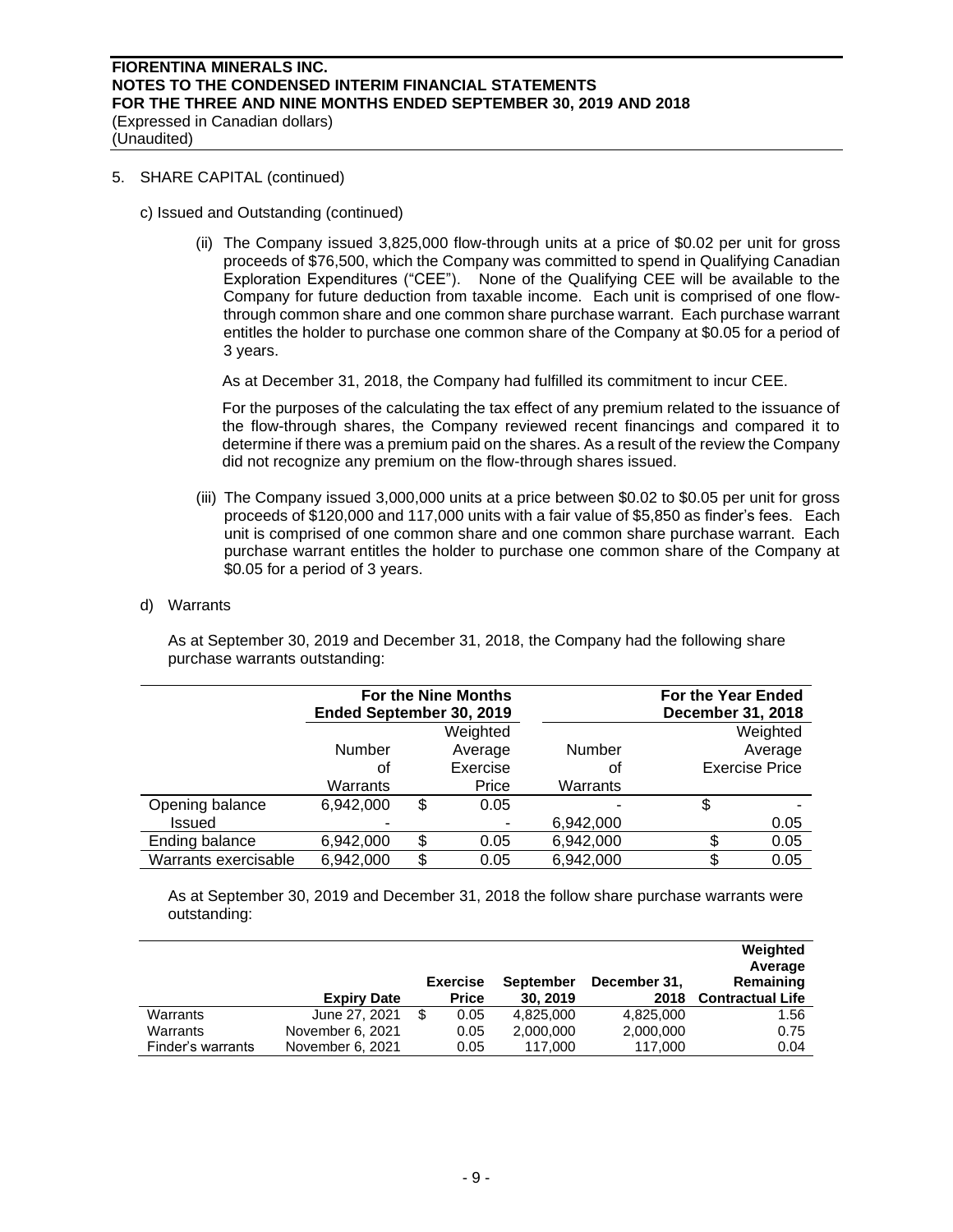# **FIORENTINA MINERALS INC. NOTES TO THE CONDENSED INTERIM FINANCIAL STATEMENTS FOR THE THREE AND NINE MONTHS ENDED SEPTEMBER 30, 2019 AND 2018** (Expressed in Canadian dollars)

(Unaudited)

# 5. SHARE CAPITAL (continued)

e) Stock options

During the nine months ended September 30, 2019, the Company adopted a Stock Option Plan ('Plan') for directors, officers, employees and consultants of the Company. The Company may grant options to individuals, options are exercisable over periods of up to ten years, as determined by the Board of Directors of the Company, to buy shares of the Company at the fair market value on the date the option is granted. The maximum number of shares which may be issuable under the Plan can not exceed 10% of the total number of issued and outstanding shares on a non-diluted basis. On January 22, 2019 the Company granted 800,000 stock options to the directors and officers of the Company. The options vested on grant date and are exercisable at \$0.10 per share until January 22, 2024.

|                            | For the Nine Months ended<br><b>September 30, 2019</b> |                  | For the Year ended<br>December 31, 2018 |                             |                                                  |
|----------------------------|--------------------------------------------------------|------------------|-----------------------------------------|-----------------------------|--------------------------------------------------|
|                            | Number of<br>Options                                   | Weighted Average | <b>Exercise Price</b>                   | <b>Number</b><br>of Options | <b>Weighted Average</b><br><b>Exercise Price</b> |
| Opening balance<br>Granted | 800,000                                                |                  | -<br>0.10                               |                             |                                                  |
| Ending balance             | 800,000                                                |                  | 0.10                                    |                             | ٠                                                |
| Options exercisable        | 800,000                                                | S                | 0.10                                    |                             |                                                  |

| <b>Weighted Average</b><br><b>Exercise Price</b> | <b>Expiry Date</b> | <b>Number</b><br>Outstanding | Number<br><b>Exercisable</b> | Weighted<br>Average<br>Remaining<br><b>Contractual Life</b> |
|--------------------------------------------------|--------------------|------------------------------|------------------------------|-------------------------------------------------------------|
| 0.10                                             | January 22, 2024   | 800,000                      | 800,000                      | 4.32 years                                                  |

During the nine months ended September 30, 2019, the Company recorded share-based compensation totaling \$25,573 (2018 - \$nil) in relation to the stock options, which were expensed as share-based compensation.

The fair value of stock options was estimated on the measurement date using the Black-Scholes option pricing model and amortized over the vesting period of the underlying options. The assumptions used to calculate the fair value were as follows:

|                                  | January 22, 2019 |
|----------------------------------|------------------|
| Weighted average assumptions:    |                  |
| Risk-free interest rate          | 1.89%            |
| Dividend yield                   | Nil              |
| Forfeiture rate                  | Nil              |
| Share price at grant date        | \$0.05           |
| Exercise price                   | \$0.10           |
| Expected life of options (years) | 4.82             |
| <b>Expected volatility</b>       | 100%             |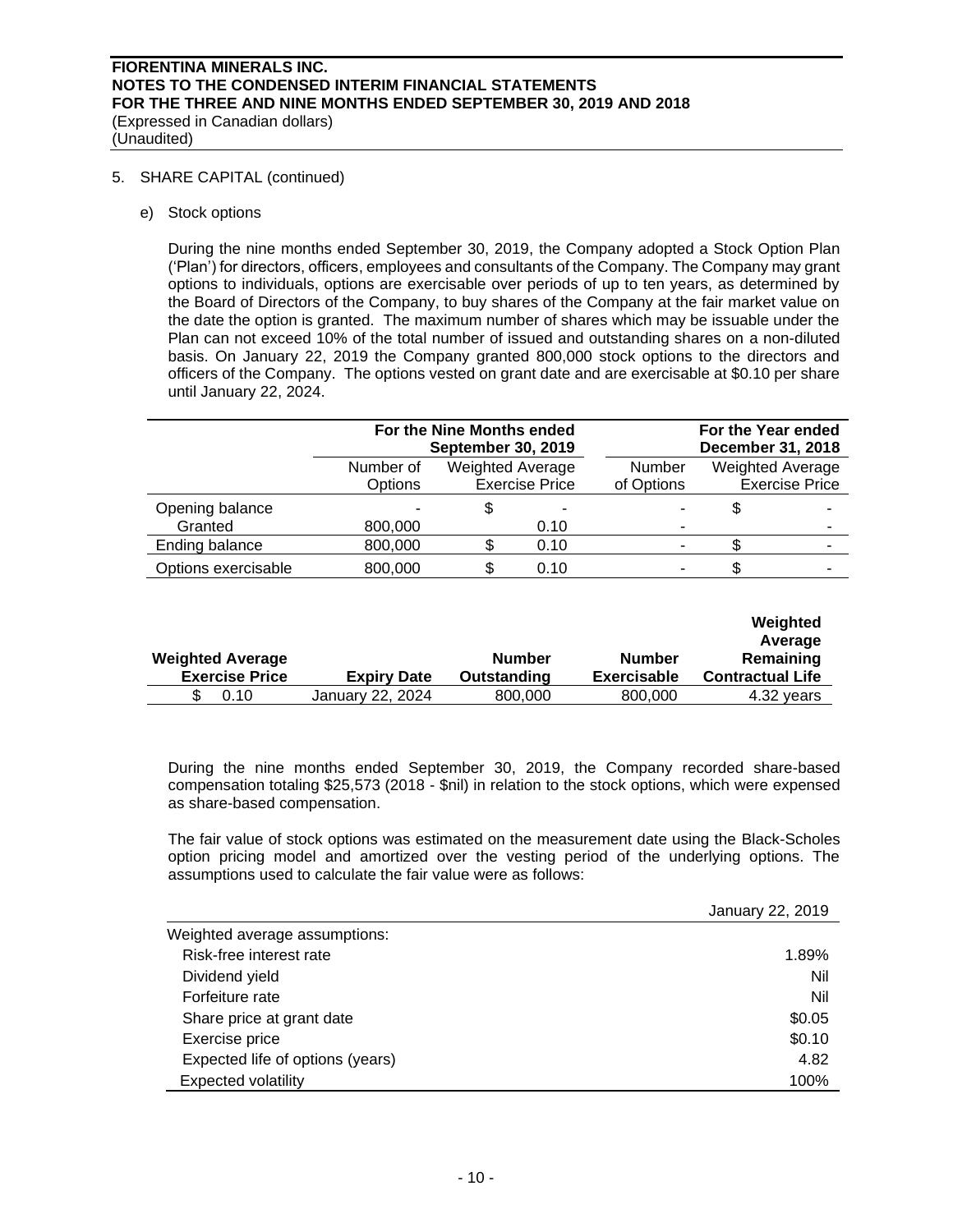#### f) Agent's Option and deferred financing costs

The Company entered into an agency agreement with Leede Jones Gable Inc. (the "Agent") whereby the Agent has agreed to raise on commercially reasonable efforts up to \$350,000 in an initial public offering ("IPO") by the issuance of up to 3,500,000 common shares of the Company at a price of \$0.10 per common share.

Pursuant to the terms of the agency agreement, the Company has agreed to pay to the Agent a cash commission of 10% of the gross proceeds of the IPO. The Company has also agreed to grant Agent options (the "Agent's Option") which will entitle the Agent to purchase up to 10% of the common shares sold under the IPO, at a purchase price that is equal to the price per share offered in the IPO. The Agent's Options are exercisable until 24 months from the Listing date. In addition, the Company has agreed to pay a corporate finance fee of \$25,000 (paid \$12,500), the Agent's legal fees incurred and any other reasonable expenses of which \$15,000 has been paid pursuant to the IPO. As at September 30, 2019, the Company has recorded a deferred financing costs of \$27,500 related to those costs.

# 6. RELATED PARTY BALANCES AND TRANSACTIONS

Parties are considered to be related if one party has the ability, directly or indirectly, to control the other party or exercise significant influence over the other party in making financial and operating decisions. Related parties may be individuals or corporate entities. A transaction is considered to be a related party transaction when there is a transfer of resources or obligations between related parties.

The Company had incurred the following key management personnel cost from related parties:

|                      | Nine months ended September 30 |        |  |
|----------------------|--------------------------------|--------|--|
|                      | 2019                           | 2018   |  |
|                      | S                              | \$     |  |
| Management fees      | 5,000                          | 25,000 |  |
| Accounting fees      | 6,662                          |        |  |
| Share-based payments | 25,573                         |        |  |

Key management includes directors and key officers of the Company, including the Chief Executive Officer ("CEO") and Chief Financial Officer ("CFO"). On January 22, 2019, the Company issued 800,000 stock options with estimated fair value of \$25,573 to directors and officers of the Company. Accordingly, the Company recorded an amount of \$25,573 (2018 - \$nil) as share-based payments for the nine months ended September 30, 2019.

# 7. MANAGEMENT OF CAPITAL

The Company's objectives when managing capital are to safeguard the Company's ability to continue as a going concern in order to pursue the sourcing and exploration of its resource property. The Company does not have any externally imposed capital requirements to which it is subject.

The Company considers the aggregate of its share capital, contributed surplus and deficit as capital. The Company manages the capital structure and makes adjustments to it in light of changes in economic conditions and the risk characteristics of the underlying assets. To maintain or adjust the capital structure, the Company may attempt to issue new shares or dispose of assets or adjust the amount of cash.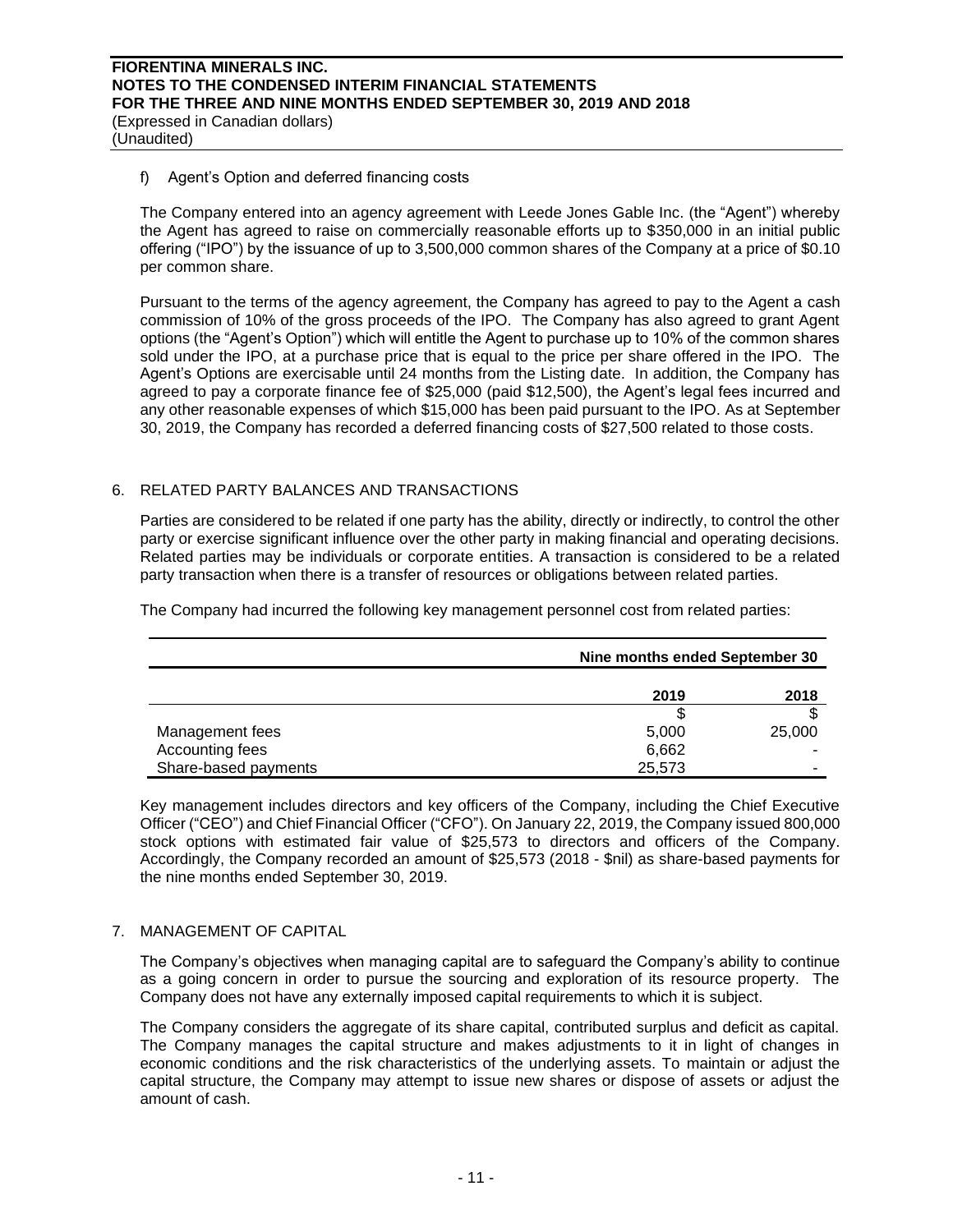(Unaudited)

### 8. FINANCIAL INSTRUMENTS AND FINANCIAL RISK

International Financial Reporting Standards 7, *Financial Instruments: Disclosures*, establishes a fair value hierarchy that reflects the significance of the inputs used in making the measurements. The fair value hierarchy has the following levels:

Level 1 - quoted prices (unadjusted) in active markets for identical assets or liabilities;

Level 2 - inputs other than quoted prices included in Level 1 that are observable for the asset or liability, either directly (i.e. as prices) or indirectly (i.e. derived from prices); and

Level 3 - inputs for the asset or liability that are not based on observable market data (unobservable inputs).

Fair Value of Financial Instruments

The Company's financial assets include cash and are classified as Level 1. The carrying value of these instruments approximates their fair values due to the relatively short periods of maturity of these instruments.

Assets measured at fair value on a recurring basis were presented on the Company's statements of financial position as at September 30, 2019 and December 31, 2018 are as follows:

|      | Fair Value Measurements Using                                                          |                                                           |                                                    |                                         |                                 |  |  |
|------|----------------------------------------------------------------------------------------|-----------------------------------------------------------|----------------------------------------------------|-----------------------------------------|---------------------------------|--|--|
|      | Quoted Prices in<br><b>Active Markets</b><br>For Identical<br>Instruments<br>(Level 1) | Significant<br>Other<br>Observable<br>Inputs<br>(Level 2) | Significant<br>Unobservable<br>Inputs<br>(Level 3) | <b>Balance</b><br>September 30,<br>2019 | Balance<br>December 31,<br>2018 |  |  |
|      |                                                                                        | \$                                                        | \$                                                 |                                         | \$                              |  |  |
| Cash | 8.743                                                                                  |                                                           |                                                    | 8.743                                   | 36,523                          |  |  |

### Fair value

The fair value of the Company's financial instruments approximates their carrying value as at September 30, 2019 and December 31, 2018 because of the demand nature or short-term maturity of these instruments.

#### Financial risk management objectives and policies

The Company's financial instruments include cash and accounts payable. The risks associated with these financial instruments and the policies on how to mitigate these risks are set out below. Management manages and monitors these exposures to ensure appropriate measures are implemented on a timely and effective manner.

# (i) *Currency risk*

The Company's expenses are denominated in Canadian dollars. The Company's corporate office is based in Canada and current exposure to exchange rate fluctuations is minimal.

The Company does not have any significant foreign currency denominated monetary liabilities. The principal business of the Company is the identification and evaluation of assets or a business and once